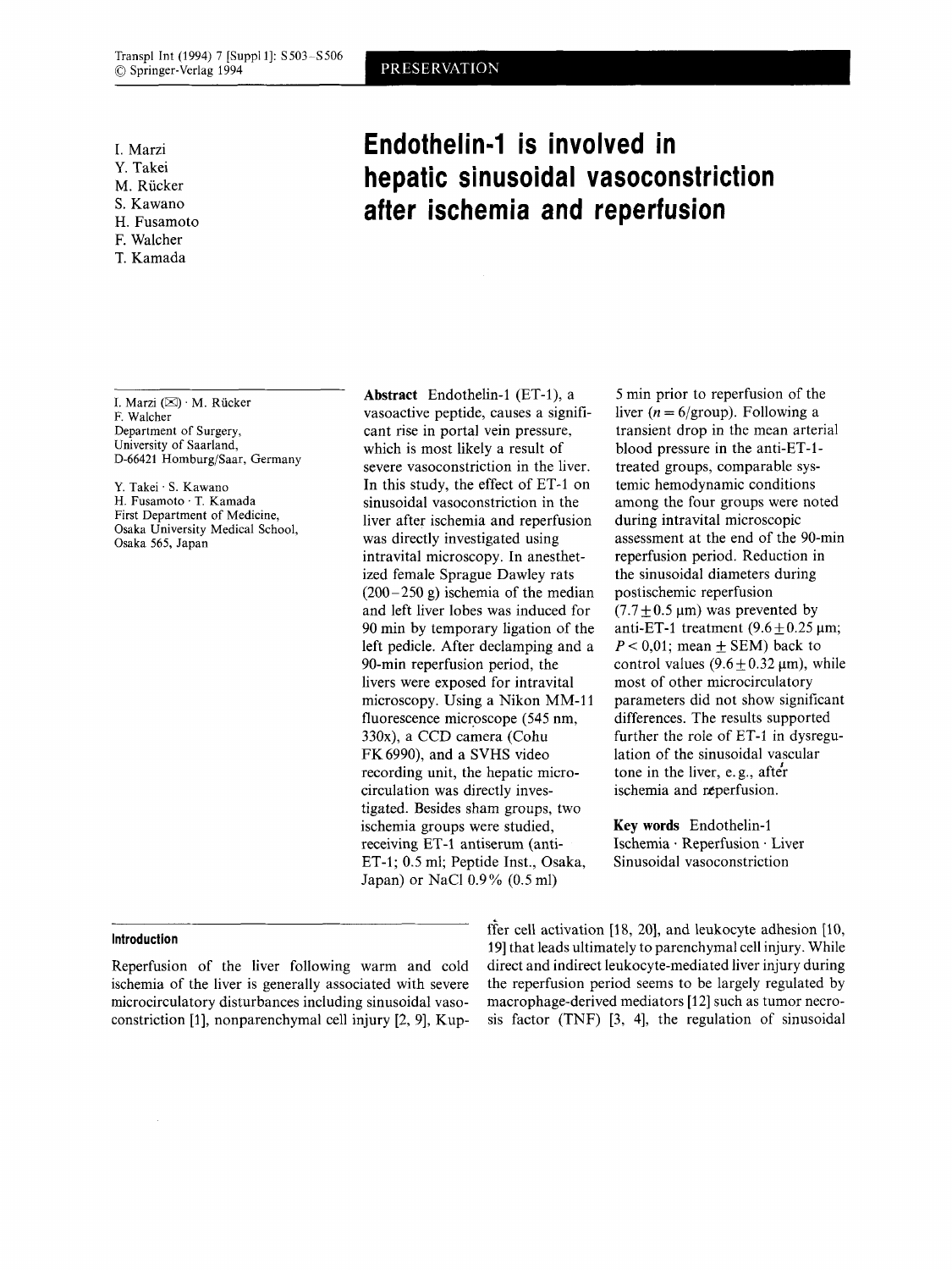perfusion is not yet clearly understood. There is evidence that sinusoidal vascular tone is regulated by sinusoidal endothelial cells (SEC) in synergy with network-like contractile filaments of Ito cells surrounding the SEC on the abluminal side [21]. It is of interest, that in vitro Ito cell contractions are regulated by mediators released by Kupffer cells, e. g., prostaglandin E, *[6].* Furthermore, there is significant evidence that endothelin-1 (ET-I), as contracting factor, and nitric oxide (NO), **as** endothelium-relaxing factor, are involved in the regulation of the hepatic vascular tone  $[14-17]$ . In this respect, it seems of importance that plasma ET-1 levels have been reported to significantly increase after orthotopic liver transplantation **[8]** and warm ischemia of the liver *[5].*  Taking these considerations into account, the aim of this study was to determine whether ET-1 accounts for sinusoidal vasoconstriction following warm ischemia of the liver.

~ ~~

## **Materials and methods**

Female Sprague-Dawley rats weighing (200-250 g) were anesthetized with ether and subsequently with pentobarbital sodium (50 mg/kg 30 min after reperfusion). The carotid artery and jugular vein were canulated for determination of mean arterial blood pressure (MABP), and infusion of Ringers acetate (3 ml/h), respectively. Ischemia of the left and median liver lobes was induced after laparotomy and ligation of the left pedicle of the liver hilus using an atraumatic vessel loop. Following 90 min of ischemia, the abdomen, which was temporarily closed, was opened again and restoration of blood flow to the liver was allowed by release of the vessel loop. Following a 90-min reperfusion period, the liver was exposed under an intravital microscope (Nikon MM-11, 545 nm filter, opt. magn. 330x) that was connected via a CCD-camera (Pieper, FK6990, Schwerte, D) and a time date generator (VTG33, FOR-A Co, Tokyo) to a SVHS video recording system (Panasonic NV FS 1 HQ). Using acridine orange as fluorescence dye  $(1 \mu \text{mol/kg})$ , the hepatic microciruculation and leukocyte endothelium interactions were investigated and evaluated as earlier described 110-12, 191. Additionally, blood samples were taken at the end of baseline, ischemia, and reperfusion periods for determination of acid-base state. Four groups were investigated in a blinded protocol as indicated in Table 1. In the sham-operated groups (S), all procedures were performed as in the ischemia groups (I) except temporary ligation of the left pedicle of the liver hilus. Four minutes prior to declamping, animals received either 0.5 ml NaCl 0.9% (N) or 0.5 ml anti-endothelin-I antiserum (AS) that was diluted 1:30 with  $10 \text{ mM}$  phophate-

As indicated in Table 1, administration of ET-1 antiserum resulted in a transient drop in the mean arterial blood pressure (MABP) in sham and ischemia groups. However, MABP recovered within 20 min so that at the time

 $[5, 15]$ .

**Results** 

observed. Metabolic parameters of acid base state did not reveal differences between ischemia or sham groups (Table 1). Assessment of the hepatic microcirculation indicated that over 90% of the sinusoids were perfused in all groups. Sinusoidal diameters, determined at the borderline from midzonal to pericentral region in five lobules of each experiment demonstrated a significant narrowing of sinusoidal width in the ischemia group (group I/N; Fig. 1). By administration of the ET-1 antiserum, sinusoidal width significantly increased as illustrated in Fig. 1 **(I/AS** group). Consequently, sinusoidal blood flow as

of intravital microscopy comparable MABP values were

buffered saline IV. Endothelin-1 antiserum was obtained from Peptide Institute Inc. (Osaka, Japan) and was shown to have a 100% crossreactivity with human/rat endothelin-1 . Moreover, it was shown to block effectively the effect of endothelin in other rat models



**Fig. 1** Widths of liver sinusoids at the border of the midzonal and pericentral azinus. Diameters were determined at a specimen/monitor ratio of 1050 using a computerized image analysis system [12]. Mean  $\pm$  SEM;  $* P < 0.01$  versus sham/NaCl;  $* P < 0.01$  versus ischemia/NaCl; ANOVA

**Table 1** Experimental groups and systemic parameters. Mean arterial blood pressure (MABP) and pH are given as mean  $\pm$  SEM

(t90, End of ischemic period; t110, 20 min after reperfusion; t180, 90 min after reperfusion prior to microscopy)

| Group                                                                                            | n | MABP(t90)                                                    | MABP(t110)                                                   | MABP(t180)                                                    | pH (t180)                                                       |  |
|--------------------------------------------------------------------------------------------------|---|--------------------------------------------------------------|--------------------------------------------------------------|---------------------------------------------------------------|-----------------------------------------------------------------|--|
| Sham/NaCl(S/N)<br>$Sham/anti-ET-1(S/AS)$<br>Ischemia/NaCl $(I/N)$<br>Ischemia/anti-ET-1 $(S/AS)$ |   | $92.0 + 3.7$<br>$95.0 + 3.2$<br>$97.3 + 5.1$<br>$84.2 + 5.3$ | $88.0 + 3.3$<br>$87.8 + 3.6$<br>$85.3 + 2.2$<br>$70.6 + 4.6$ | $101.5 + 4.3$<br>$92.5 + 5.4$<br>$86.3 + 5.5$<br>$70.2 + 8.6$ | $7.38 + 0.05$<br>$7.34 + 0.03$<br>$7.33 + 0.04$<br>$7.35 + 8.6$ |  |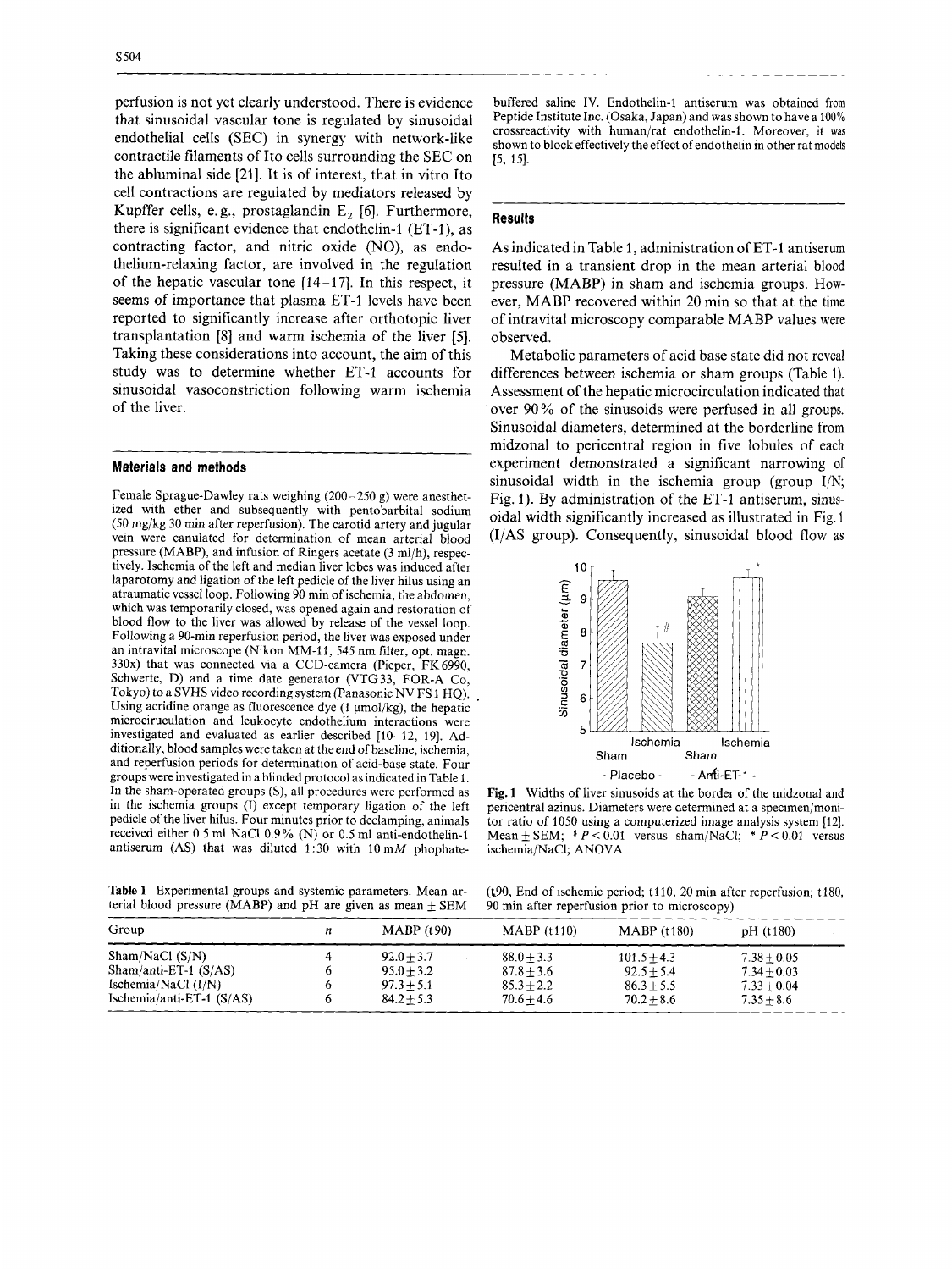estimated using the flow velocity of labeled circulating leukocytes and sinusoidal diameters indicated was higher in the I/AS group  $(55201 + 11145 \,\mu m^3)$  when compared to the I/N group  $(44414 + 7473 \text{ }\mu\text{m}^3)$ . In the S/AS group  $(33105 \pm 4384 \,\mu m^3)$ , sinusoidal blood flow was reduced in contrast to the S/N group (45317  $\pm$  5218  $\mu$ m<sup>3</sup>). In respect to leukocyte-endothelium interactions, the substantial increase in permanent adherent leukocytes after ischemia/reperfusion (S/N  $10.9 \pm 0.6$ %; I/N  $40.6 \pm 5.6$ %,  $P < 0.01$ ) was not affected by ET-1 antiserum (I/AS  $41.4 + 3.9\%$ ). (Parenchymal cell injury to the liver, as indicated by serum SGOT/SGPT values obtained at 90 min of reperfusion demonstrated??.)

#### **Discussion**

Postischemic reperfusion of the liver results in severe microcirculatory disturbances with subsequent local liver injury or even remote organ injury, e. g., to the lung [3,4]. It has been suggested that mediators of activated Kupffer cells cause severe microcirculatory disturbances in the hepatic microcirculation, e. g., after liver transplantation [12,13]. In this context, it has been suggested recently that endothelium-derived contracting factors, such as endothelin-1 or -3 [7], may contribute to liver injury *[S,*  151. Therefore, the aim of this study was to evaluate whether ET-1 contributes to postischemic microvascular disturbances in liver sinusoids, e. g., by contraction of sinusoids. Using an intravital microscopic approach, we demonstrated that severe constriction of liver sinusoids took place during postischemic reperfusion. This was most likely not due to simple cell swelling, as studies with hypertonic solutions have suggested [1], but rather a mediator-dependent effect, partly involving prostacyclin (unpublished observation). The results of this study clearly showed that narrowing of hepatic sinusoids after ischemia could be prevented by blocking the effect of ET-1 by giving an ET-1 antiserum just prior to declamping. This effect of ET-1 antiserum was related in this study to the microvascular perfusion, e. g., prevention of vasoconstriction and increase in volumetric blood flow. ET-1 antiserum had no effect on pathological leukocyte adhesion in this protocol. However, upregulation of adhesion molecules on leukocytes by endothelin has recently been demonstrated. Thus, only the microvascular perfusion but not the inflammatory hepatic response in liver sinusoids was attenuated by antiendothelin-I after warm ischemia of the liver. Further studies are needed to identify the regulatory mechanisms involved in the release of endothelins after liver ischemia and possible improvement in graft functions by an endothelin antagonist. Therefore, the relevance of ET-3 [7] and of systemic hernodynamic effects with secondary impact on hepatic blood flow after anti-ET antiserum administration should be carefully investigated.

**Acknowledgement** This study was supported in part by the Deutsche Forschungsgemeinschaft (DFG Ma 11 19/2-2).

### **References**

- 1. Bauer M, Marzi I, Ziegenfub T, Seeck G, Biihren **V,** Larsen R (1993) Impact of isotonic and hypertonic fluid replacement on hepatic leukocyte adhesion after hemorrhagic hypotension. In: Knook DL, Wisse E (eds) Cells of the hepatic sinusoid. The Kupffer Cell Foundation, Leiden, The Netherlands, pp 342-344
- **2.** Caldwell-Kenkel JC, Thurman RG, Lemasters JJ (1988) Selective loss of nonparenchymal cell viability after cold ischemic storage of rat livers. Transplantation 45: 834-837
- 3. Colletti LM, Burtch GD, Remick DG, Kunkel SL, Strieter RM, Guice KS, Oldham KT, Campbell DA Jr (1990) The production of tumor necrosis factor alpha and the development of a pulmonary capillary injury following hepatic ischemia/reperfusion. Transplantation 49:268-272
- 4. Goto M, Takei Y, Kawano **S,** Kashiwagi T, Yoshihara H, Tsuji **S,** Fukui H, Fushimi H, Nishimura Y, Fusamot0 H, Kamada T (1992) Tumor necrosis factor and endotoxin are involved in the pathogenesis of liver and pulmonary injuries following orthotopic liver transplantation in the rat. Hepatology 16:487-493
- 5. Goto M, Takei Y, Kawano **S,** Tsuji **S,**  Masuda I, Nishimura *Y,* Ohmura **S,**  Kashiwagi T, Fusamoto H, Kamada T  $(1994)$  Endothelin-1 is involved in the pathogenesis of ischemia/reperfusion liver injury by hepatic microcirculatory disturbances. Hepatology (in press)
- 6. Kawada N, Tran-Thi T-A, Klein H, Decker K (1993) The contraction of hepatic stellate (Ito) cells stimulated with vasoactive substances. Possible involvement of endothelin-1 and nitric oxide in the regulation of sinusoidal tone. Eur J Biochem 213:815-823